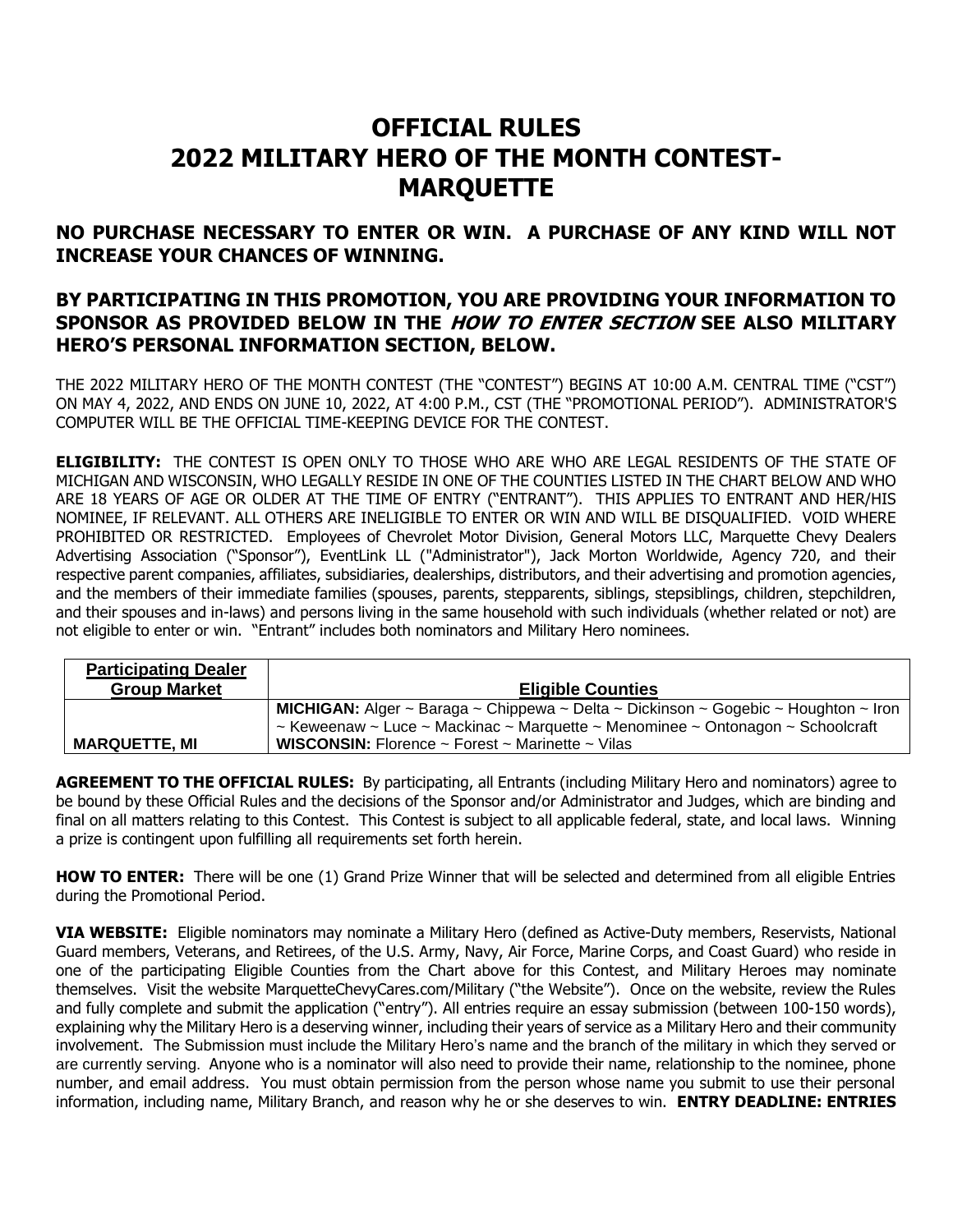**MUST BE SUBMITTED BY 11:59 P.M. CST ON MAY 31, 2022.** There is a limit of one (1) entry per nominee. Nominators can nominate more than one (1) Military Hero. All entries become the property of the sponsoring Chevy dealers and will not be returned and may be used by the sponsoring Chevy dealers for any purpose and in any media in perpetuity. Before prize will be awarded, all information submitted on the application by the nominator or Military Hero will be verified. If ANY false or misleading information is submitted on the application, the Military Hero will be disqualified without notification to the Military Hero or nominator.

**LIMIT:** Nominators may nominate more than one (1) Military Hero but may not nominate the same Military Hero twice. In the event of receipt of multiple entries from the same nominator for the same Military Hero, only the first entry will be considered. No mechanical reproductions of entry forms permitted.

Any attempt by any participant to obtain more than the stated number of entries by using multiple/different identities, registrations or any other methods may void that Military Hero's entries and that Military Hero may be disqualified. Participants are responsible for all charges imposed by their Internet service provider, including any applicable taxes on such services, in connection with submission of an entry. Administrator is not responsible for lost, late, incomplete, invalid, unintelligible, unreadable, or misdirected registrations, which will be disqualified. Administrator will not accept submissions from wireless domains, blacklist domains, or any email address Administrator deems to be potentially harmful to the website page. Use of any automated system to participate is prohibited and will result in disqualification.

**WINNER SELECTION**: All entries will be judged starting June 1, 2022 through June 8, 2022, to select a winner ("Winner"), in Sponsor's sole discretion, by the Administrator, whose decisions are final based on the following criteria: editorial impact (50%) and community impact (50%). In the event of a tie, the person among the tied Entrants with the highest score in community impact will be the Winner. In the event the Sponsor does not receive a sufficient number of eligible entries or there are not a sufficient number of acceptable entries in Sponsor's or Administrator's sole discretion, the Sponsor has the right to cancel the Contest. Administrator will contact the potential Winner by telephone and/or email and potential Winner will be required to complete and return an affidavit of eligibility, liability release, and except where prohibited by law, a publicity release form ("affidavit/release") and a uniformed headshot photo within three (3) days of receipt. If the potential Winners' notification is rejected, returned, or deemed undeliverable or the potential winner fails to execute and return the affidavit/release within the specified time or if he/she is otherwise ineligible to receive the Prize, that potential Winner will be deemed ineligible and the prize will be awarded to an alternate selected from all remaining eligible entries based on the judging criteria set forth above. Prize Winner will be required to provide his/her social security number or tax id for tax reporting purposes as Administrator will file an IRS Form 1099 with the Internal Revenue Service for the approximate retail value of the prize. In the event that the potential Prize Winner is disqualified for any reason, that prize will be forfeited and awarded to an alternate based on the next highest judging criteria set forth above. Unclaimed prizes will not be awarded.

**GRAND PRIZE:** There will be one (1) Grand Prize Winner for this Contest. The Grand Prize Winner will be revealed on June 10, 2022. The Grand Prize Winner will receive the following:

• One (1) \$1,000.00 Gift Card

Approximate Retail Value ("ARV") of prize in the contest is \$1,000.00.

**GENERAL PRIZE RESTRICTIONS:** Prize money will be paid in the form of a gift card for the winner from Administrator. **Winners are responsible for all costs associated with their individual prize, including but not limited to all federal, state, and local taxes (including income and withholding taxes) and any other expenses related to the acceptance and use of a prize specified herein.** Prizes may not be transferred or assigned. Tickets are subject to certain terms and conditions as specified by issuer. Winner agrees that the tickets are awarded pursuant to a revocable, nontransferable license that is personal to the winner and may not be sold, resold, auctioned, bartered, assigned, exchanged, placed in commerce, transferred, given away, donated, or otherwise conveyed. Winner must comply with all venue and event rules and regulations, including execution of all required releases. Failure to do so may result in forfeiture of such portion(s) of prize. No substitution may be made, except by the Sponsor and/or Administrator, who reserve the right to substitute the Prizes in whole or in part with another prize of comparable or greater value if the intended prize is not available for any reason as determined by the Sponsor and/or Administrator in its sole discretion. Except where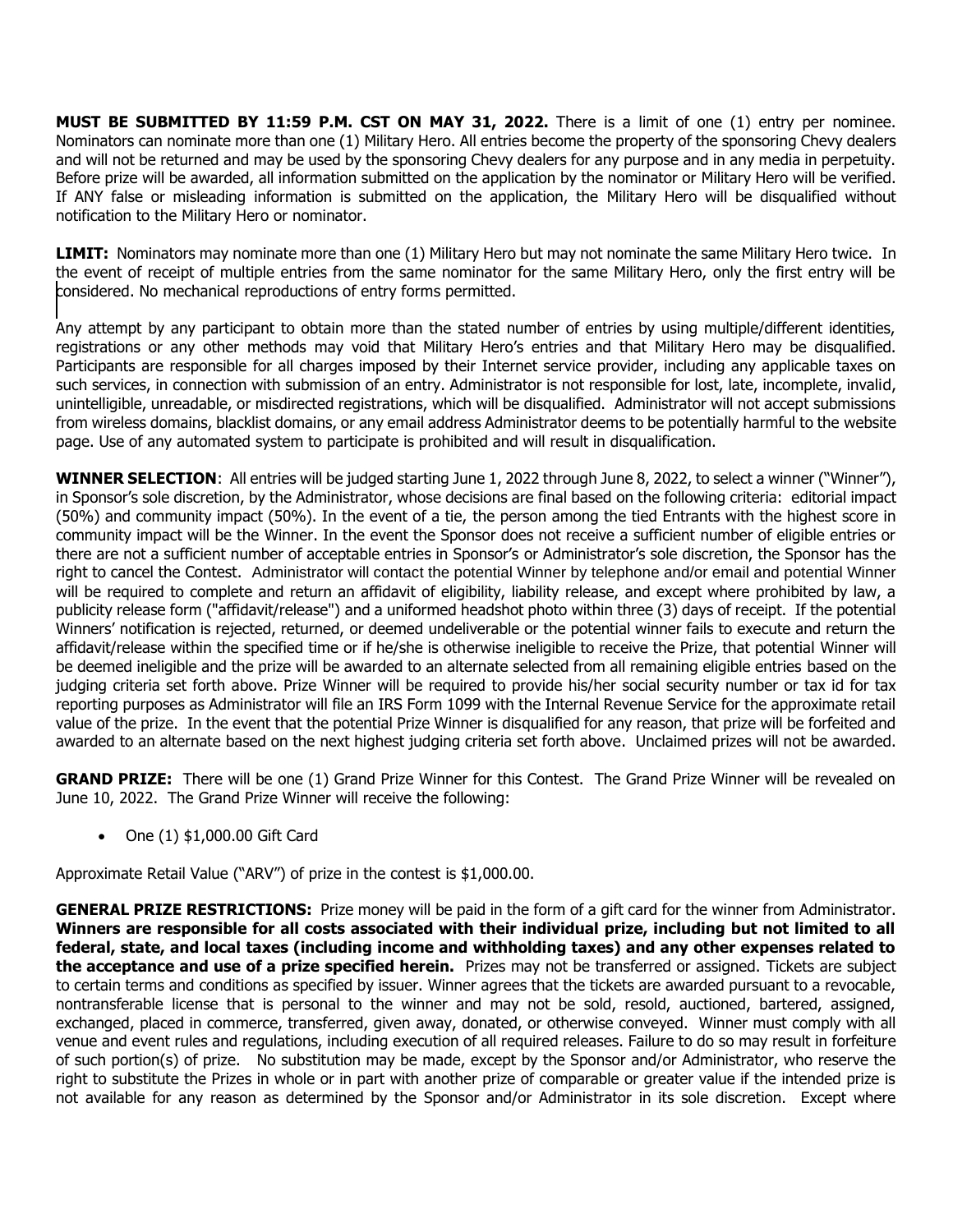prohibited by law, acceptance of a Prize constitutes permission for Sponsor to use winner's name, hometown, likeness, statements and other personally identifiable information for promotional, advertising and marketing purposes in any media throughout the world without additional prize, incentive, consideration, consent or review; and upon request, winner will provide written consent to such use. All prize details are at Administrator's and/or Sponsor's sole discretion.

Gift cards are subject to, and must be used in compliance with, the terms and conditions set forth on the respective gift card and as set forth by the gift card issuer. Winner must protect the gift card and treat the gift card as they would any other valuable document. Gift card will not be replaced or replenished if it lost, stolen, damaged, destroyed or used without the winner's permission and will be voided if altered or defaced. Gift cards are not redeemable for cash or credit. All product and brand images are trademarks or registered trademarks of their respective companies, which are not sponsors or affiliated with this Contest.

**SUBMISSION GUIDELINES:** Submissions must (i) be your own original work, created solely by you, and be the exclusive property of you alone; (ii) not have been previously published, released or distributed in any form; and (iii) not have won any prior awards or competitions. Nominations (and the accompanying essay and headshot) may or can be disqualified if, in the opinion of the Sponsor, they: (a) are sexually explicit or suggestive, violent, derogatory of any ethnic, racial, gender, religious, professional or age group, profane or pornographic, or reference nudity or any materially dangerous activity; (b) promote alcohol, illegal drugs, tobacco, firearms/weapons (or the use of any of the foregoing), any activities that may appear unsafe or dangerous, or any particular political agenda or message; (c) are obscene or offensive, endorse any form of hate or hate group; (d) infringe upon or include third-party trademarks, logos or trade dress owned by others, or advertise or promote any brand or product of any kind, or contain any personal identification, such as license plate numbers, personal names, email addresses or street addresses; (e) contain copyrighted materials owned by others; (f) contain materials embodying the names, likeness, or other indicia identifying any person, living or dead; or (g) suggest, or are in violation of, any law. Any waiver of any obligation hereunder by Sponsor does not constitute a general waiver of any obligation to participants. Sponsor reserves the right to waive the contest entry requirements set forth herein in its reasonable discretion. Sponsor reserves the right, in its reasonable discretion, during or upon completion of the Promotional Period, to request that any Entrant or Participant resubmit his or her entry that fails to comply with the contest entry requirements before any judging period.

**USE OF SUBMISSIONS:** By submitting an entry, you agree that your submission and headshot is gratuitous and made without restriction and will not place Released Parties under any obligation and that Released Parties are free to otherwise disclose the ideas contained in the entry on a non-confidential basis to anyone or otherwise use the ideas without any additional compensation to you. You acknowledge that, by acceptance of your submission, Released Parties do not waive any rights to use similar or related ideas previously known to Released Parties, or developed by their employees, or obtained from sources other than you. Released Parties reserve the right to, and may or may not, monitor/screen entries prior to posting them to the website. By entering, you acknowledge that Released Parties have no obligation to use or post any entry you submit. By submitting an entry, you warrant and represent that: (a) it is your original work, (b) it has not been previously published, (c) it has not won previous awards, (d) it does not infringe upon the copyrights, trademarks, rights of privacy, publicity or other intellectual property or other rights of any person or entity; (e) you have obtained permission from a person whose name or likeness is used in the entry and (f) publication of the entry via various media, including web posting, will not infringe upon the rights of any third party. If someone else takes a picture of you, you MUST have their consent to use the picture that you submit. Any such participant will indemnify and hold harmless Released Parties from any claims and damages to the contrary (including reasonable attorney's fees). By accepting a prize, the winner agrees that its entry will be deemed a work made for hire under the copyright laws of the United States, but if it cannot be so deemed, then the winner irrevocably assigns and transfers to Sponsor all of his/her right, title and interest in and to his/her entry, including all but not limited to all, copyright and trademark rights which he or she may have, in the United States and worldwide, therein, for consideration, the receipt and sufficiency of which is hereby acknowledged. Winner hereby waives in favor of Sponsor all rights of "droit moral" or "moral rights of authors" or any similar rights or principles of law that winner may now or later have to their entry. Sponsor reserves the right to alter, change or modify the winning entry in its sole discretion. Upon request of Sponsor, a winner shall execute and deliver such additional instrument of assignment as may be solely deemed by Sponsor reasonably necessary to establish the ownership of record of the right, title and interest in and to the entry and of the copyrights transferred and "moral rights of authors" waived under these Official Rules. Entrants agree that the Released Parties are not responsible for any unauthorized use of entries by third parties.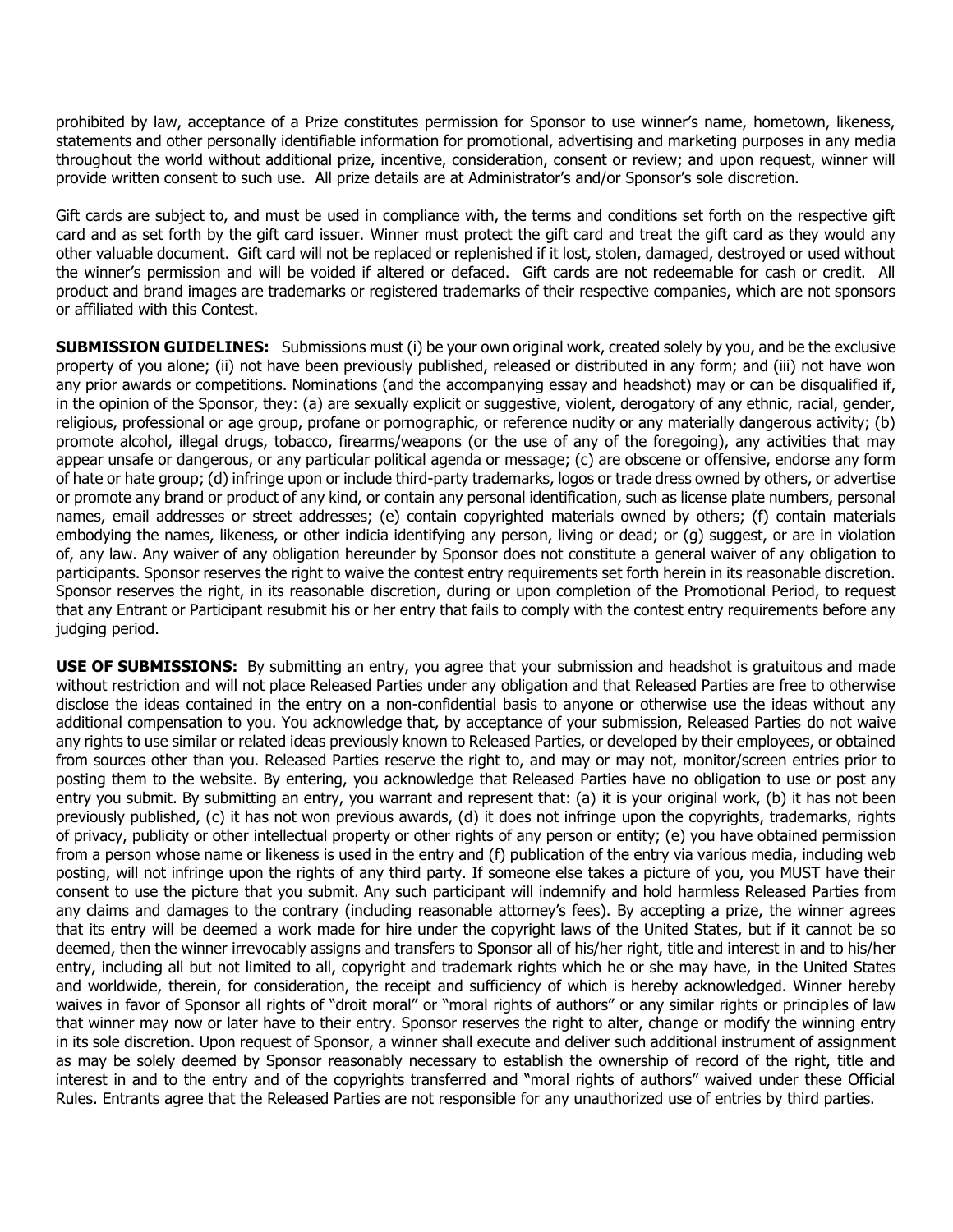Should Sponsor fail to request the said assignment as stated, that shall not be deemed a waiver of Sponsor's rights and Sponsor may at a later time request the assignment. Further, Sponsor may request from a winner (or any entrant) that the winner secure from any photographer an irrevocable assignment and transfer to Sponsor all of any photographer's right, title and interest in and to the winner's entry, including all but not limited to all copyright and trademark rights which he or she may have, in the United States and worldwide, therein, for consideration, the receipt and sufficiency of which is hereby acknowledged. The photographer may be required to waive in favor of Sponsor all rights of "droit moral" or "moral rights of authors" or any similar rights or principles of law that the photographer may now or later have in the entry. Should Sponsor fail to request the said photographer assignment as stated, that shall not be deemed a waiver of Sponsor's rights and Sponsor may at a later time request the assignment(s).

By submitting an entry you grant Sponsor and its agents the right to publish, use, adapt, edit and/or modify the entry and each element thereof in any way, in commerce and in any and all media worldwide, without limitation and without consideration to the Military Hero. Submission of an entry further constitutes the Military Hero's consent to irrevocably assign and transfer to the sponsor any and all rights, title and interest in and to the entry, including, without limitation, all intellectual property rights as set forth above. By entering, Entrant agrees that Released Parties are indemnified, released and will be held harmless by Entrant from any and all liability for any damages, injuries or losses of any kind to person(s), including death, or property, arising directly or indirectly from the acceptance, possession, misuse or use of a prize or his/her participation in the contest or any contest-related activity. By entering, winner grants (and agrees to confirm such grant in writing promptly upon request) to Sponsor and those acting under Sponsor's authority the right to the use of his/her name, photograph, likeness, voice, image, statements and biographical information at any time or times for advertising, trade, publicity and promotional purposes in any media now known or hereafter discovered, worldwide and on the world wide web, without review, notification, approval or additional compensation, unless prohibited by law.

**RELEASE:** By participating: (a) Entrants release Chevrolet Motor Division, General Motors LLC, Marquette Chevy Dealers Advertising Association ("Sponsor"), EventLink LLC ("Administrator"), Jack Morton Worldwide, Agency 720, and their respective subsidiaries, affiliates, limited liability companies, suppliers, attorneys, distributors, advertising/promotion agencies, attorneys, and prize suppliers, and each of their respective parent companies and each such company's officers, shareholders, directors, members, employees, licensors, dealerships, and agents, (collectively the "Released Parties"), from any and all liability for any claims, costs, injuries, losses, or damages, of any kind caused by their participation, including the unauthorized or illegal access to personally identifiable or sensitive information or the acceptance, possession, use, or misuse of the prize; (b) Entrants, agree that Released Parties will have no liability whatsoever, and shall be held harmless by Entrants against any liability, for any injuries, losses or damages of any kind, including, but not limited to, death or destruction of property resulting in whole or in part, directly or indirectly, from acceptance, possession, misuse or use of the Prize (including any travel or activity associated thereto) or participation in this Contest; and (c) acknowledge that said Released Parties have neither made nor are in any manner responsible or liable for any warranty representation or guarantee, expressed or implied, in fact or in law, relative to a prize, including, but not limited to, the prize quality or availability.

**LIMITATIONS OF LIABILITY:** Neither Released Parties nor any service providers are responsible for incorrect or inaccurate transcription of Entry information, or for any human or other error, technical malfunctions, lost/delayed data or voice transmission, omission, interruption, deletion, defect, line failures of any telephone network, computer equipment, software, or any other error or malfunction, or late, lost or misdirected mail, or any injury or damage related to or resulting from participation in this Contest. Neither Released Parties nor any service providers are responsible for typographical or other error in the printing of Contest materials, the administration of the Contest, or the announcement of the prize winner, including any such error as may give an erroneous indication that a prize has been won. CAUTION: ANY ATTEMPT BY AN ENTRANT OR ANY OTHER INDIVIDUAL TO DELIBERATELY DAMAGE ANY WEBSITE ASSOCIATED WITH THE CONTEST, TAMPER WITH THE ENTRY PROCESS, OR OTHERWISE UNDERMINE THE LEGITIMATE OPERATION OF THE CONTEST MAY BE A VIOLATION OF CRIMINAL AND CIVIL LAWS, AND SHOULD SUCH AN ATTEMPT BE MADE, RELEASED PARTIES RESERVE THE RIGHT TO COOPERATE IN THE PROSECUTION OF ANY SUCH INDIVIDUAL(S) AND TO PURSUE ALL REMEDIES TO THE FULLEST EXTENT PERMITTED BY LAW.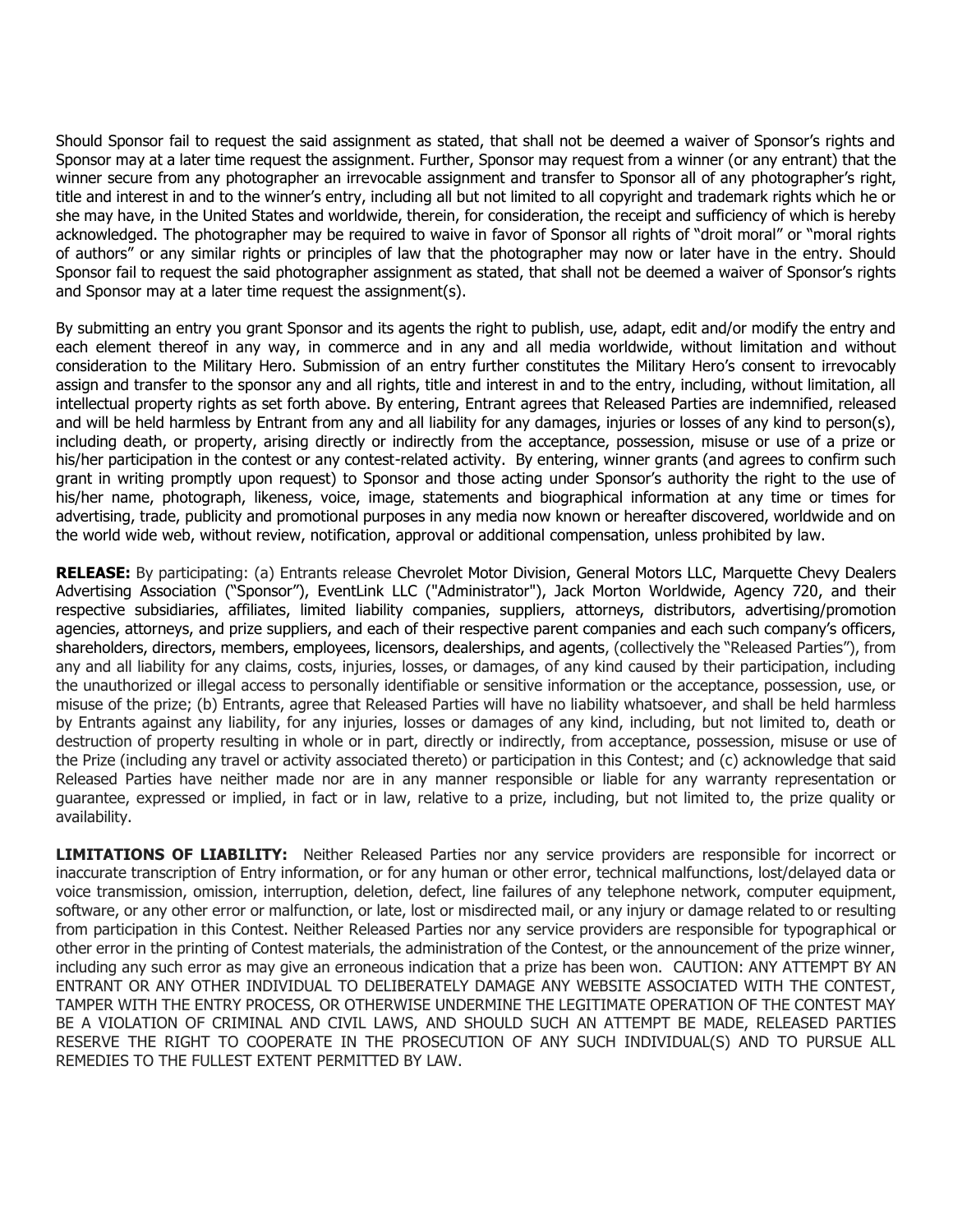**GENERAL CONDITIONS:** Sponsor or Administrator's failure to enforce any term of these Official Rules shall not constitute a waiver of that provision. If for any reason the Contest is not capable of being executed as planned, or infection by computer virus, bugs, tampering, unauthorized intervention, fraud, action of Entrants, technical failures or any other causes which in the opinion of Administrator and/or Sponsor, corrupt or affect the administration, security, fairness, integrity, or proper conduct of this Contest, Sponsor and/or Administrator reserve the right, at their sole discretion, to disqualify any suspect Entry or Entrant and to cancel, terminate, modify, or suspend, the Contest and randomly select the winner from valid entries received prior to action taken, or otherwise as may be deemed fair and equitable by the Sponsor in their sole discretion. In the event Sponsor or Administrator is prevented from continuing with this Contest, or the integrity and/or feasibility of the Contest is undermined by any event including, but not limited to, fire, flood, epidemic, pandemic, public health crisis (e.g. COVID-19), earthquake, explosion, labor dispute or strike, act of God or public enemy, satellite or equipment failure, riot or civil disturbance, war (declared or undeclared), terrorist threat or activity, or any federal, state or local government law, order or regulation, order of any court or jurisdiction, or by other cause not reasonably within Sponsor's control (each a "Force Majeure" event), Sponsor and/or Administrator shall have the right, in their discretion, to abbreviate, modify, suspend, cancel, or terminate the Contest without further obligation. If Sponsor or Administrator, in their sole discretion, elects to abbreviate the Contest as a result of a Force Majeure event, Sponsor and/or Administrator reserves the right, to award prizes from among all the eligible entries received up to the date of such Force Majeure event. Sponsor and Administrator also reserve the right, in their sole discretion, to cancel, modify or suspend the Contest in whole or in part, in the event of fraud, technical or other difficulties or if the integrity of the Contest is compromised, without liability to any entrant. In the event of any cancellation, termination or suspension, notice thereof will be posted at https://www.go2eventlink.com/rules/. Entries not complying with all rules are subject to disqualification. Administrator reserves the right, in its sole discretion, to disqualify any individual it finds to be tampering with the entry process or the operation of the Contest or to be acting in violation of the Official Rules of this or any other promotion or in an unsportsmanlike or disruptive manner. If any provision(s) of these Official Rules is held invalid or unenforceable, all remaining provisions hereof will remain in full force and effect.

**GOVERNING LAW/JURISDICTION/DISPUTE RESOLUTION:** Participants agree that (a) any and all disputes, claims and causes of action arising out of, or connected with, the Contest or prize awarded shall be resolved individually, without resort to any form of class action, and exclusively by the federal, state and local courts for Marquette County, Michigan; (b) any and all claims, judgments and awards shall be limited to actual out-of-pocket costs incurred, including costs associated with entering this Contest but in no event attorneys' fees; and (c) under no circumstances will participant be permitted to obtain awards for, and participant hereby waives all rights to claim, punitive, incidental and consequential damages and any other damages, other than out-of-pocket expenses, and any and all rights to have damages multiplied or otherwise increased. SOME JURISDICTIONS DO NOT ALLOW THE LIMITATIONS OR EXCLUSION OF LIABILITY FOR INCIDENTAL OR CONSEQUENTIAL DAMAGES, SO THE ABOVE MAY NOT APPLY TO YOU. All issues and questions concerning the construction, validity, interpretation and enforceability of these Official Rules, participant's rights and obligations, or the rights and obligations of the Sponsor in connection with the Contest, shall be governed by, and construed in accordance with, the laws of State of Michigan, without giving effect to any choice of law or conflict of law rules (whether of the State of Michigan or any other jurisdiction), which would cause the application of the laws of any jurisdiction other than State of Michigan.

**WINNER'S NAME:** The name of the Prize winners will be available after July 10, 2022 and may be obtained by sending a self-addressed stamped envelope to: Winner's Name, THE 2022 MILITARY HERO OF THE MONTH CONTEST-MARQUETTE c/o EventLink, 100 W. 22nd St., Suite 134, Lombard, IL 60148, for receipt no later than August 30, 2022.

**ENTRANT'S PERSONAL INFORMATION:** Any personally identifiable information collected during a participant's participation in this Giveaway will be collected by Administrator in accordance with its privacy policy [\(http://go2eventlink.com/privacy-policy/\)](http://go2eventlink.com/privacy-policy/) and used by Sponsor, its affiliates, agents and marketers for purposes of the proper administration and fulfillment of the Giveaway as described in these Official Rules and in accordance with Sponsor's Privacy Statement located at (https://www.gm.com/privacy-statement.html). By entering the Giveaway, you agree to all of the terms and conditions of the Sponsor's Privacy Statement.

**SPONSOR**: Marquette Chevy Dealers Advertising Association, 2653 US Highway 41 W, Marquette, MI 49855.